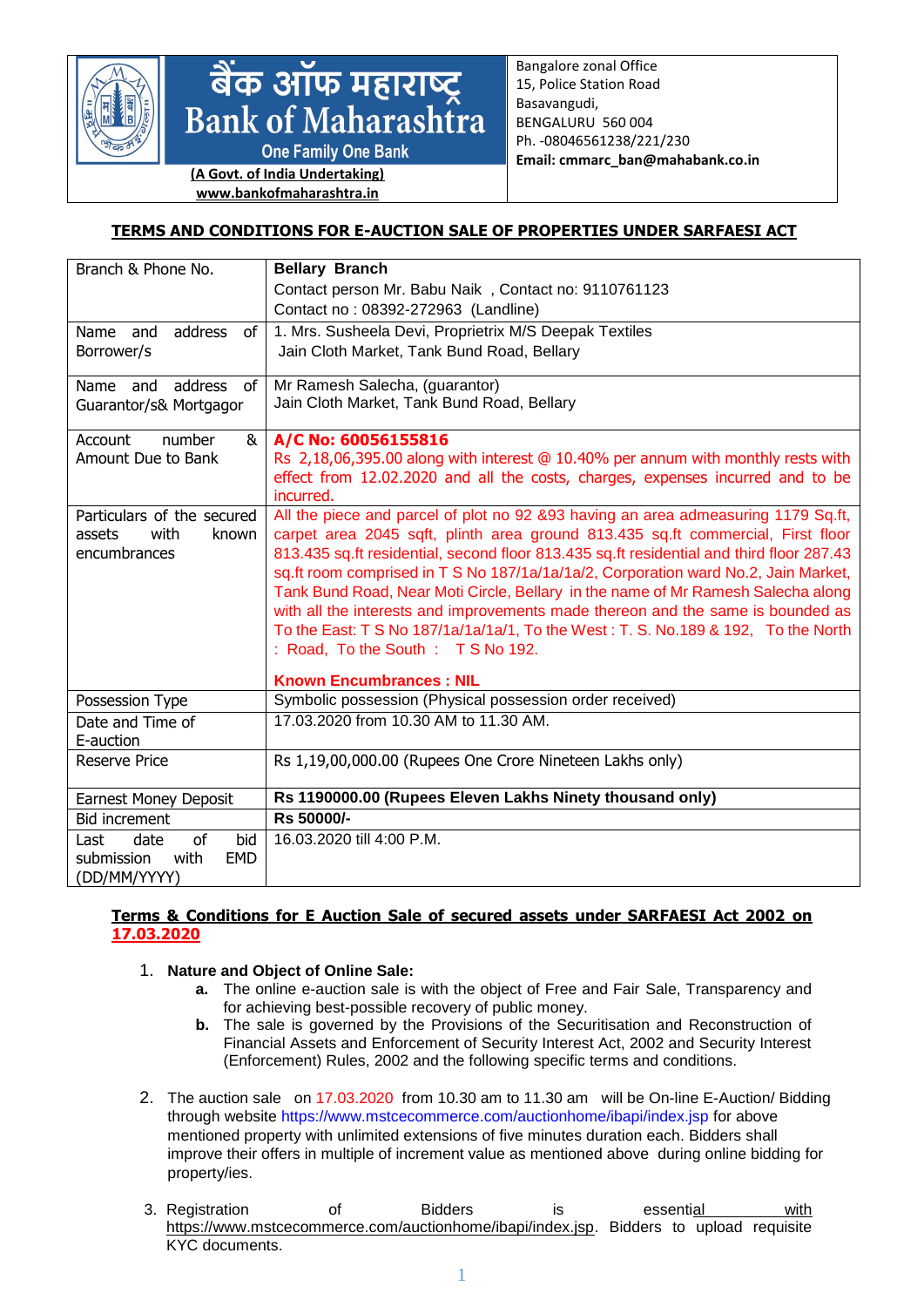- 4. Bidders are advised to go through the website [https://ibapi.in](https://ibapi.in/) & <http://www.bankofmaharashtra.in/propsale.asp> for detailed terms and conditions of auction sale before submitting their bids and taking part in the E-auction sale proceedings.
- 5. Prospective bidders may avail online training from website: [https://ibapi.in](https://ibapi.in/) & and [https://www.mstcecommerce.com/auctionhome/ibapi/index.jsp.](https://www.mstcecommerce.com/auctionhome/ibapi/index.jsp) Educational videos are available on the websites.

### **6. Caution to bidders:**

- a. Property is being sold on "AS IS WHERE IS , AS IS WHAT IS and WHATEVER THERE IS BASIS" . In case the property/ies is sold after taking symbolic possession , of the properties. Successful bidder/s shall have to get physical possession of the properties at his/their own cost, risk & responsibility though the Bank will facilitate in taking possession by obtaining orders from the competent authorities.
- **b.** To the best of knowledge and information of the Authorised Officers, there are no encumbrances on the properties except those mentioned in the Notice. However, the intending bidders should make their own independent inquiries regarding the encumbrances, title of property put on auction, proper registration and payment of stamp duty of documents ,physical area of property, and claims / rights / dues / affecting the property, prior to submitting their bid. Further the bidder/purchaser should make their own inquiries regarding any statutory liabilities, arrears of tax, claims etc. by themselves before making the bid. The e-Auction advertisement does not constitute and will not be deemed to constitute any commitment or any representation on the part of the bank. The property is being sold with all the existing and future encumbrances whether known or unknown to the bank. The Authorised Officer / Secured Creditor shall not be responsible in any way for any third party claims / rights / dues.
- **c.** The Bank does not undertake any responsibility to procure any permission/license, NOC, allotment of Share Certificate etc. in respect of the property offered for sale or for any dues like outstanding water/service charges, transfer fees, electricity dues, dues to the Municipal Corporation/local authority/Co-operative Housing Society or any other dues, taxes, levies, fees, transfer fees if any in respect of and/or in relation to the sale of the said property. Successful Bidder has to comply with the provisions of Income Tax regarding purchase of property & to pay the tax to the authorities as per applicable rates.
- **d.** Bidders are advised / cautioned to verify the concerned Revenue Records/ other Statutory authorities such as Sales Tax/Excise/Income Tax etc. and shall satisfy themselves regarding the nature, description, condition, encumbrance, lien, charge, statutory dues, etc over the property before submitting their bids.
- e. Bidders are advised to go through all the terms and conditions of sale and also in the corresponding public sale notice in the details before submitting the bid and participating in the online bidding/auction.
- f. Statutory dues/liabilities etc., due to the Government/Local Body, if any, shown in the sale notice/tender document shall be borne by the purchaser(s).
- g. This notice is also being published in vernacular. The English version shall be final if any question of interpretation arises.

### **7. Inspection of Property/Immovable Assets:**

- **a.** Property/Assets can be inspected on 26/02/2020 to 29/02/2020 between 2.00 PM to 5.00PM , and on any other date at the discretion of Authorised Officer with prior appointment**.** For prior appointment **please contact** Mr. Babu Naik, Branch Manager, Bellary Branch, Address : 102, First Floor, L V Complex, Kalamma Street, Bellary-583101. , **Contact No**: 9110761123/ Landline-08392-272963
- **b.** Bidders shall inspect the property/Assets and satisfy themselves regarding the physical nature, condition, extent, etc of the property/Assets.
- **c.** Bidders are bound by the principle of caveat emptor (Buyer Beware).

### **8. Inspection of Title Deeds:**

**a.** Bidders may inspect and verify the title deeds and other documents relating to the property available with the Branch.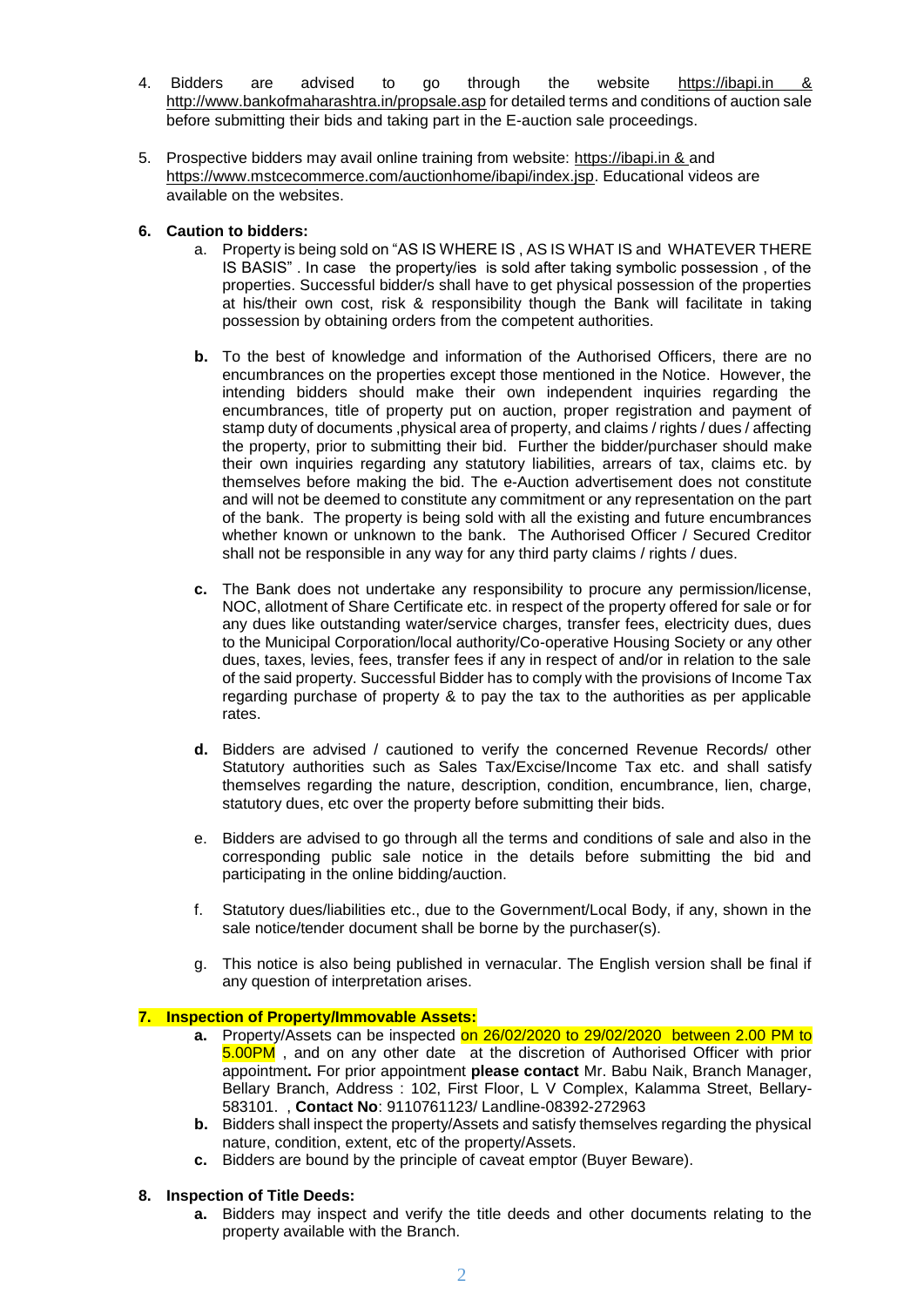### **9. Submission of bid forms:**

- **a.** Bids shall be submitted online only before the last date and time given in the sale notice.
- **b.** Bidders may give offers either for one or for all the properties. In case of offers for more than one property bidders will have to deposit the EMD for each property.
- **c.** Intending bidder should hold a valid e-mail id. All the correspondences will be done through E-mail. Interested bidders should have their own arrangements for internet service. Internet connectivity and other paraphernalia requirements shall have to be ensured by the bidders themselves.
- **d.** Bids form shall be duly filled in with all the relevant details. The bidders should upload scanned copies of PAN card and proof of residential address, while submitting etender/bid form. The bidders other than individuals should also upload proper mandate for e bidding.
- **e.** Bidders staying abroad/NRIs/PIOs/Bidders holding dual citizenship must submit photo page of his/her valid Indian Passport.
- **f.** Incomplete/unsigned bids without EMD remittance details will be summarily rejected. NRI Bidders must necessarily enclose a copy of Photo page of his/her Passport.
- **g.** Only copy of PAN Card, Passport, Voter's ID, Valid Driving License or Photo Identity Card issued by Govt. and PSU will be accepted as the identity document and should be submitted along with the bid form.
- **h.** Original Identity Document copy of which is submitted along with the bid form must be produced on demand.

### **10. Earnest Money Deposit (EMD):**

- **a.** The bid shall be accompanied by the EMD as specified in the public sale notice/tender document. Earnest Money Deposit (EMD) shall be deposited through RTGS/NEFT in the Account No., 60144621915 Account Name: EMD E-AUCTIONS SARFAESI, (mention Name of Borrower), IFSC Code MAHB0000162 .Earnest Money Deposit (EMD) shall be adjusted in case of highest bidder, otherwise refunded within 7 working days of finalization of sale. The EMD shall not carry any interest. Further, in case possession of property is delayed by any reason whatsoever, the auction purchaser will neither be entitled for any interest nor damages.
- **b.** A copy of bid form along with the enclosures submitted online (also mentioning the UTR No. and the account no. through which EMD is remitted) shall be forwarded to the Authorized Officer, Bank of Maharashtra, Bangalore Zone so as to reach on or before the last date of submission of bid i.e. 16/03/2020. Email: [cmmarc\\_ban@mahabank.co.in.](mailto:cmmarc_ban@mahabank.co.in) contact numbers : 8668202208/ landline-080-46561230/238/236.
- **c.** Bidders not to disclose remittance details of EMD, UTR Code, etc. to any one and to safeguard its secrecy.
- **d.** Bidders shall preserve the remittance challan and shall produce the same as and when demanded.
- **e.** Bid form without EMD shall be summarily rejected.
- **f.** All details regarding remittance of EMD shall be entered in the bid form.
- **g.** EMD, either in part or in full, is liable for forfeiture in case of default.

### **11. Bid Multiplier:**

**a.** The bidders shall increase their bids in multiplies of the amount of increment specified in the public sale notice/Terms and condition of Sale.

### **12. Duration of Auction sale:**

- **a.** Online auction sale will start automatically on and at the time given in the public sale notice/Tender Document.
- **b.** Auction/Bidding time will initially be for specified period and if bidding continues, the bidding process will get automatically extended five minutes duration of each and kept open till the auction-sale concludes.
- **c.** If any market-leading bid (bid higher than the highest at the point in time) is received within the last five minutes of closing time, the bidding time will be extended automatically by five minutes and if no bid higher than last quoted highest bid is received within the said extended five minutes, the auction sale will automatically get closed at the expiry of the extended five minute. There will thus be an extension of bidding-time, each of five minutes duration, till auction is concluded.
- **d.** Bidders are advised to enter their bid accordingly keeping in mind the five minutes duration.
- **e.** No complaint on time-factor or paucity of time for bidding will be entertained.

### **13. Online Bidding:**

**a.** Auction/ bidding will be only online One increment is imperative for becoming highest/successful bidder including the case of sole bidder .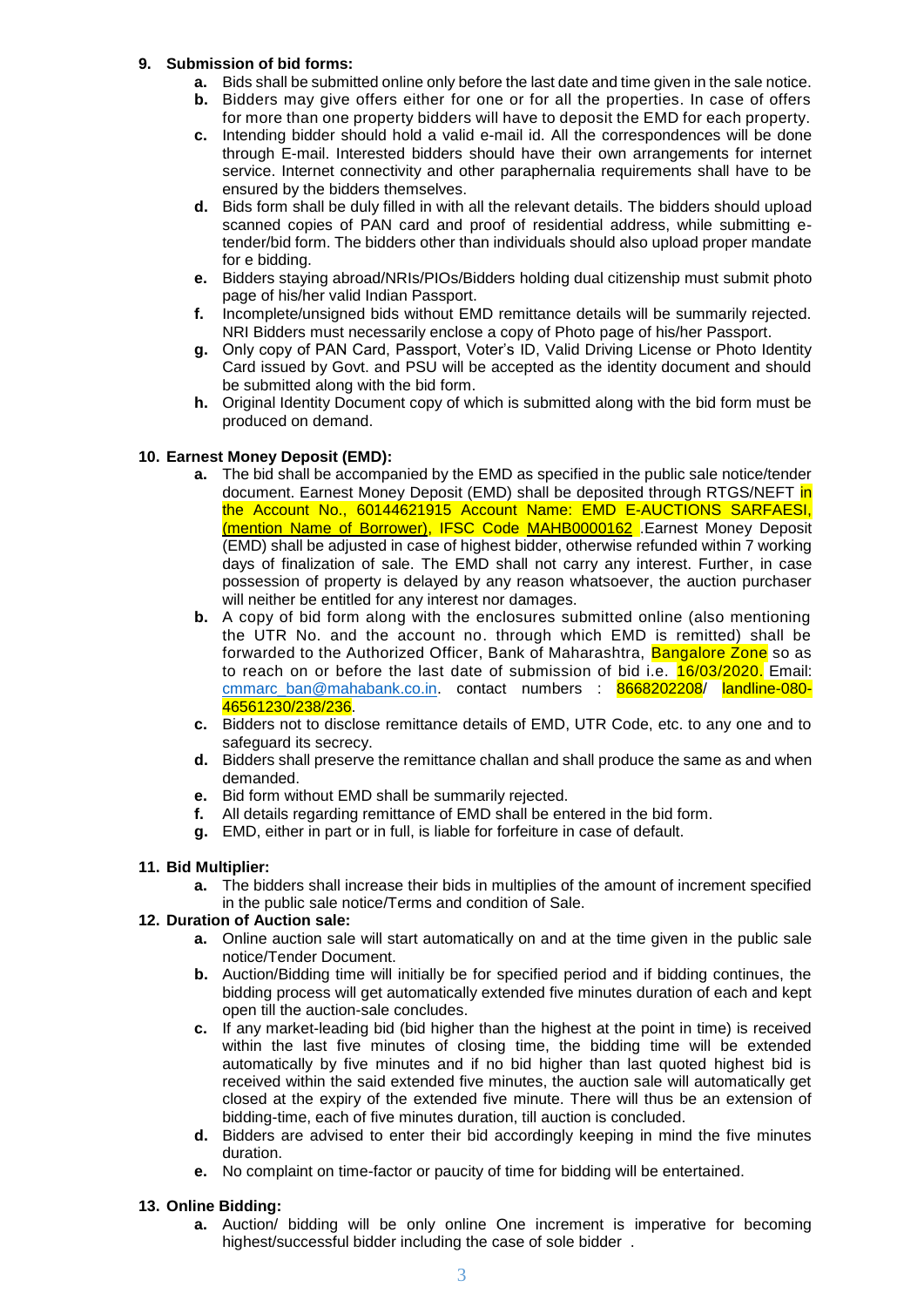- **b.** In case of sole bidder, the sale may be accepted or deferred and property be brought for resale or otherwise sale will be deferred or cancelled.
- **c.** Bidders are cautioned to be careful while entering their bid amount and to check for alteration, if any, before confirming the same.
- **d.** No request/complaint of wrong bidding will be entertained for canceling the sale and in such case, the EMD in full will be forfeited.

### **14. Declaration of successful bidder:**

- **a.** Highest bidder will be declared the successful bidder and sale will be confirmed in his favour in consultation of Secured Creditor. Intimation to this effect will be given through e-mail by Bank.
- **b.** Highest bid will be provisionally accepted on "subject to approval" basis and the highest bidder shall not have any right/title over the property until the sale is confirmed by the Authorized Officer.
- **c.** All intimations to bidders/auction purchaser will be primarily through e-mail by the /Bank. Date of sending e-mail will be considered as date of intimation. If no intimation reaches, bidders are expected to take efforts to find out status from the Bank. Nonreceipt of intimation should not be an excuse for default/non-payment.

### **15. Deposit of purchase price:**

- **a.** The bidder declared successful, shall pay, immediately on the same day after such declaration, a deposit of 25% (less EMD already paid) on the amount of his purchase money.
- **b.** In case of the auction-sale proceeding and concluding beyond the banking transaction hours, the deposit of 25% of purchase price (less EMD already paid) shall be remitted before 5.00 p.m. of the next working day.
- **c.** The balance amount of purchase money shall be paid on or before the 15<sup>th</sup> (Fifteenth) day from the date of the sale or within such period as may be extended, for the reason to be recorded, by the Authorised Officer.
- **d.** It shall be the responsibility of the successful bidder to remit the TDS @ 1% as applicable u/s 194 1-A if the aggregate of the sums credited or paid for such consideration is Rs. 50 lakhs or more. TDS should be filed online by filling form 26QB & TDS certificate to be issued in form 16 B. The purchaser has to produce the proof of having deposited the income tax into the government account.

### **16. Default of Payment:**

- **a.** Default of payment of 25% of bid amount (less EMD) on the same day or the next working day as stated above and 75% of balance bid amount within the stipulated time shall render automatic cancellation of sale without any notice.
- **b.** The EMD and any other monies paid by the successful bidder shall be forfeited by the Authorised Officer of the Bank.

### **17. Sale Certificate / Payment of Stamp Duty:**

- **a.** On confirmation of the sale by the Bank and compliance of the terms of payment, the Authorized Officer shall issue a certificate of sale of the said property in favour of the successful bidder/purchaser in the form given in Appendix V to Enforcement of Security Interest Rules. The Sale Certificate shall be issued only in the same name in which the tender /bid is submitted.
- **b.** No request for inclusion/substitution of names, other than those mentioned in the bid, in the sale certificate will be entertained.
- **c.** Sale Confirmation/Sale Certificate shall be collected in person or through an authorized person.
- **d.** The successful bidder would bear all the charges/fees payable for conveyance such as stamp duty, registration fee or any other cost as applicable as per law. All statutory/non statutory dues, taxes, rates, assessments, charges fees etc. will be responsibility of the successful bidder only.
- **e.** The Sale Certificate will not be issued pending operation of any stay/ injunction/ restraint order passed by the DRT/DRAT/High Court or any other court against the issue of Sale Certificate. Further no interest will be paid on the amount deposited during this period.
- **f.** The deposit made by the successful-bidder, pending execution of Sale Certificate, will be kept in non-interest bearing deposit account.
- **g.** No request for return of deposit either in part or full/cancellation of sale will be entertained.

### **18. Return of EMD to unsuccessful bidders :**

**a.** EMD of unsuccessful bidders will be returned through NEFT/RTGS transfer to the bank account details provided by them in the bid form and intimated via their email id.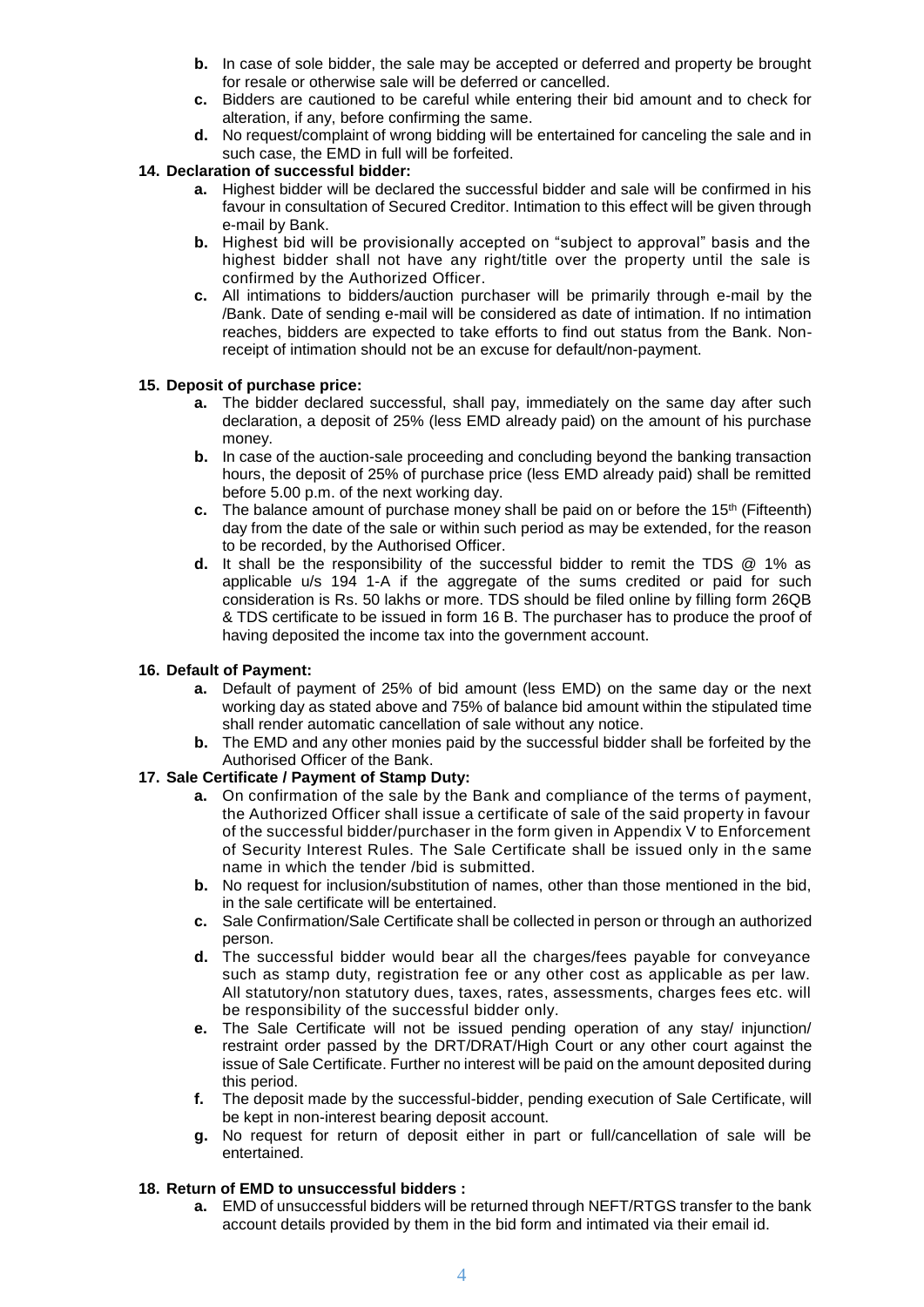**b.** Unsuccessful bidders shall ensure return of their EMD and if not, immediately to contact the Authorised Officer of the Bank.

### **19. Stay/Cancellation of Sale:**

- **a.** In case of stay of further proceedings by DRT/DRAT/High Court or any other Court, the auction may either be deferred or cancelled and persons participating in the sale shall have no right to claim damages, compensation or cost for such postponement or cancellation.
- **b.** Default in payment of 25% of the purchase price or the balance purchase price within the stipulated/extended time shall result in forfeiture and cancellation of sale and Bank will be entitled to re-auction the same.

### **20. Delivery of Title Deeds:**

**a.** The title deeds and other documents related to the property and deposited with the Bank for creation of Equitable Mortgage shall be delivered to the Successful bidder/Auction Purchaser, on execution of the Sale Certificate

### **21. Delivery of possession:**

**a.** All expenses and incidental charges for delivery of possession shall be borne by the auction purchaser.

### **22. Other Conditions:**

- **a.** The Authorised Officer will be at liberty to amend/ modify/ delete any of the conditions as may be deemed necessary in the light of facts and circumstances of each case.
- **b.** The Bank has the absolute right and discretion to accept or reject any bid or adjourn/postpone/cancel the sale/modify any terms and conditions of the sale without any prior notice and assigning any reason.
- **c.** The Authorised Officer reserves the right to accept or reject all or any bid or bids without assigning any reason and to postpone or cancel the sale without assigning any reason.
- **d.** Bidders shall be deemed to have read and understood all the conditions of sale and are bound by the same.
- **e.** No counter-offer/conditional offer/conditions by the bidder and/or successful-bidder will be entertained.
- **f.** The Borrowers attention is invited to the provisions of sub-section 8 of section 13 of the Act in respect of time available, to redeem the secured asset.
- **g.** Particulars specified in respect of the property in the public notice have been stated to the best of the information of the Authorized Officer/Bank and Bank would not entertain any claim or representation in that regard from the bidders.
- **h.** This publication notice of 30/15 days is as required by Act/ Rules of Securitisation Act to Borrower/s and guarantor/s.
- **i.** Disputes, if any, shall be within the jurisdiction of Bangalore city courts only.
- **j.** Words and expressions used herein above shall have the same meanings respectively assigned to them in SARFAESI Act, 2002, and the Rules framed thereunder.

## **Technical Terms and Conditions of Online Auction Sale**

- 1. Prospective bidder has to register as stated aforesaid .
- **2. Time Extension**: If any market leading bid (bid higher than the highest at the point in time) is received within the last five minutes of closing time, the time of auction sale will get automatically extended by another five minutes and subsequently, if no further bid higher than the last quoted highest bid is received within the said extended five minutes, the auction sale will be automatically closed at the expiry of the extended five minutes.
- 3. **Bids:** All bids placed are legally valid bids and are to be considered as bids from the bidder himself. Once the bid is placed, the bidder cannot reduce or withdraw the bid for whatever reason. If done so, the EMD amount shall be forfeited.
- 4. The highest and the latest bid on the auction shall supersede all the previous bids of the respective bidders. The bidder with the highest offer/ bid does not get any right to demand acceptance of his bid in case any stay order is received by the Bank.
- 5. The bidder shall be solely responsible for all consequences arising out of the bid submitted by him (including any wrongful bidding) and no complaint/ representation will be entertained in this regard by the Bank. Hence bidders are cautioned to be careful to check the bid amount and alter/rectify their bid if required before confirming the bid submitted.